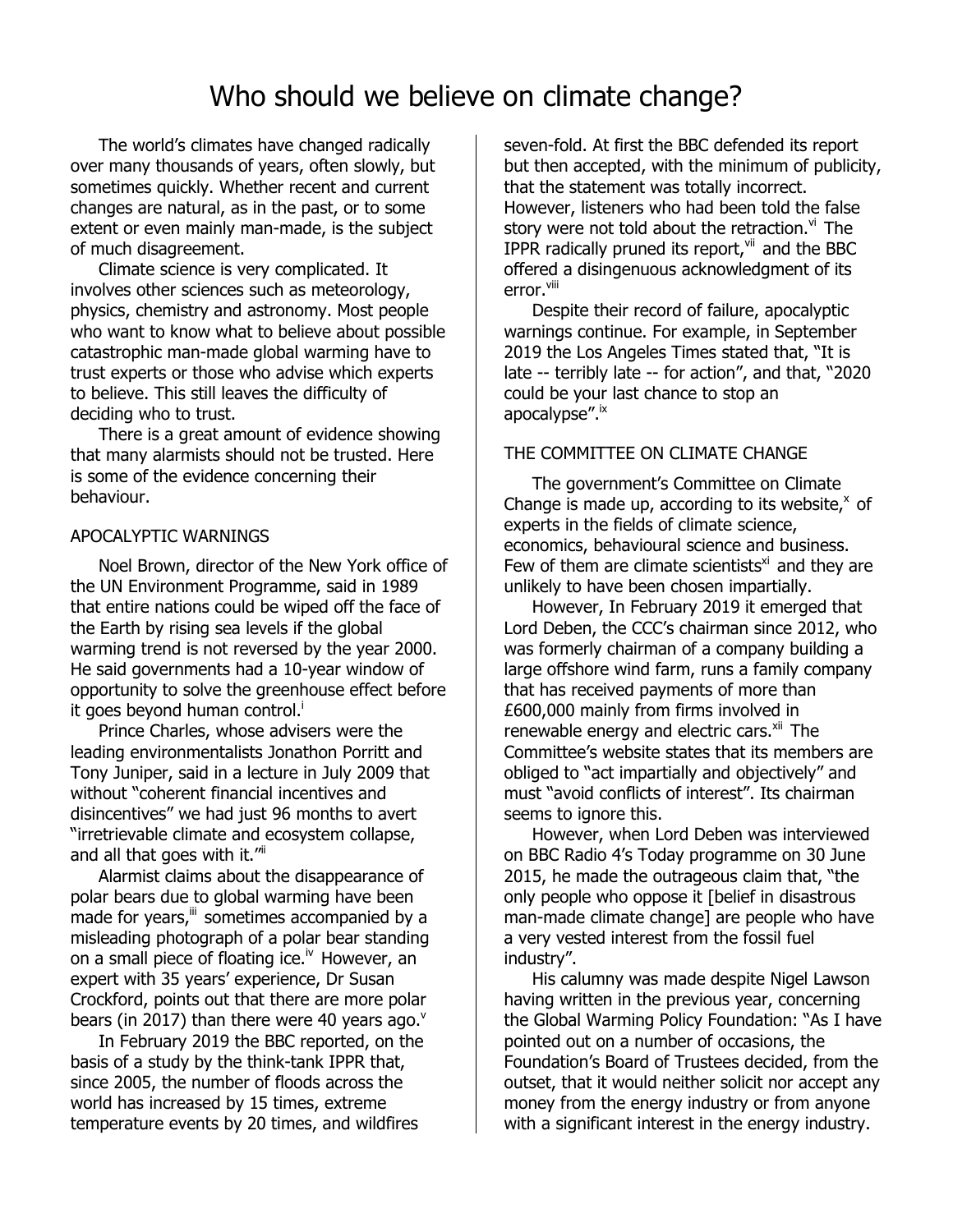And to those who are not  $-$  regrettably  $$ prepared to accept my word, I would point out that among our trustees are a bishop of the Church of England, a former private secretary to the Queen, and a former head of the Civil Service. Anyone who imagines that we are all engaged in a conspiracy to lie is clearly in an advanced stage of paranoia". Xiii

Boasting that, "No critic is taken seriously any longer" and even that, "we know that what we say is absolutely true", Lord Deben claimed that, "Bangladesh will practically be unable to be lived in if we do not halt the march of climate change".

He ignored a detailed study published the previous year which said there are "serious misconceptions about the potential impacts of a rising sea-level on Bangladesh with global warming", and that "the impacts of a slowly-rising sea-level are currently much less than those generated by rapidly increasing population pressure on Bangladesh's available land and water resources and by exposure to existing environmental hazards". Xiv

#### THE INTERGOVERNMENTAL PANEL ON CLIMATE CHANGE (IPCC)

Professor Frederick Seitz said on the IPCC's Second Assessment Report: "In my more than 60 years as a member of the American scientific community, including service as president of both the National Academy of Sciences and the American Physical Society, I have never witnessed a more disturbing corruption of the peer-review process than the events which led up to this IPCC report."XV

Dr Roy Spencer said: "While you might believe otherwise, climate scientists back in the 1980s did not get together and decide 'let's create the IPCC and investigate the evidence for and against manmade climate change'. Instead, politicians and politically savvy opportunists saw global warming as the perfect excuse for instituting policies that would never have been achieved on their own merits."<sup>XVI</sup>

He said: "I know, because I witnessed some of the behind-the-scenes planning. It is not a scientific organization. It was organized to use the government-funded scientific research establishment to achieve policy goals."<sup>xvii</sup>

Dr Vincent Gray was a member of the IPCC Expert Reviewers Panel from its inception. He

said: "Over the period I have made an intensive study of the data and procedures used by IPCC contributors throughout their whole study range.

... I began with a belief in scientific ethics, that scientists would answer queries honestly, that scientific argument would take place purely on the basis of facts, logic and established scientific and mathematical principles. ... Resistance to all efforts to try and discuss or rectify these problems has convinced me that normal scientific procedures are not only rejected by the IPCC, but that this practice is endemic, and was part of the organisation from the very beginning. I therefore consider that the IPCC is fundamentally corrupt."

Regarding the atmospheric concentration of carbon dioxide Dr Gray said that, "they refrain from publishing any results which they do not like, and they have suppressed no less than 90,000 measurements of atmospheric carbon dioxide made in the last 150 years. Some of these were made by Nobel Prizewinners and all were published in the best scientific journals."<sup>XViii</sup>

Dr Philip Lloyd, an honorary research fellow at the Energy Research Center at the University of Cape Town, concluded: "It isn't necessary to list all the changes I have identified between what the scientists actually said and what the policymakers who wrote the Summary for Policy Makers said they said. The process is so flawed that the result is tantamount to fraud."<sup>XIX</sup>

In 2007, 2008 and 2009 the IPCC's chairman claimed repeatedly that the IPCC makes use only peer-review science.<sup>xx</sup> However, a detailed examination found that, of the 18,531 scientific references cited in its 2007 report, 5,587 were not peer-reviewed but from sources like newspaper and magazine articles, or advocacy literature published by environmental groups.<sup>xxi</sup> Moreover, a review in 2010 of IPCC procedures identified numerous areas of concern, including the startling fact that, 22 years after it had been established, the IPCC had no conflict-of-interest policy.<sup>xxii</sup>

The IPCC claimed in its 2007 report that Himalayan glaciers were very likely to disappear by 2035. This was dismissed as baseless in an official report by India's leading glaciologist, Dr Vijay Raina. The IPCC's chairman reacted angrily, accusing him and others of "voodoo science". It wasn't until January 2010 that the IPCC admitted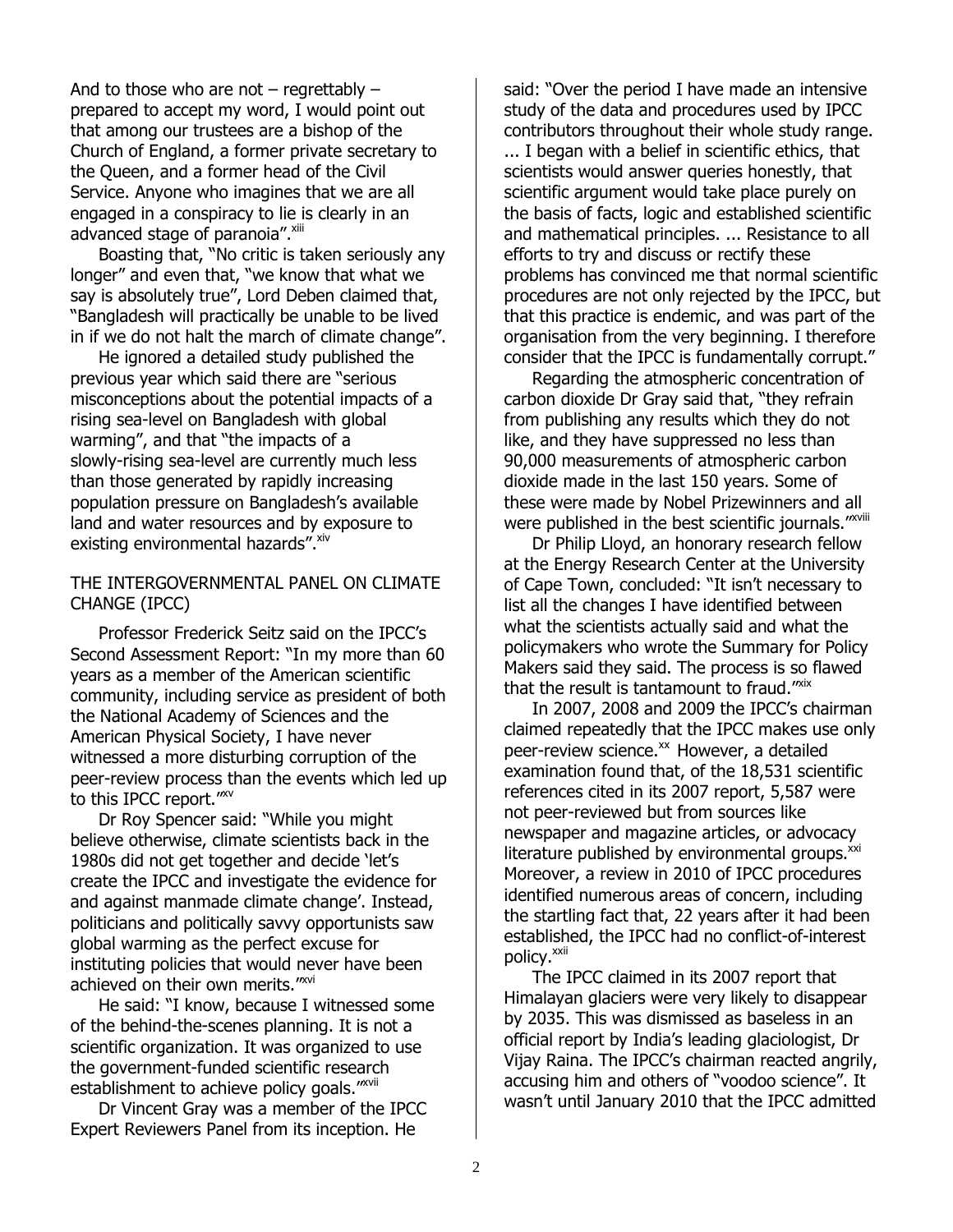that the claim in its 2007 report had no scientific basis.<sup>xxiii</sup>

Meanwhile, thanks to the alarm caused by the false claim, the IPCC chairman's own Energy Research Institute benefitted by receiving \$500,000 from the Carnegie Corporation and the lion's share of around \$4 million of EU funds. The original author of the false claim was made a Distinguished Fellow of the Institute.<sup>xxiv</sup>

In July 2010 it turned out that one of the most widely publicised statements in the 2007 report, that climate change was putting at risk up to 40 per cent of the Amazon rainforest, which could react drastically to even a slight reduction in precipitation, was not based on peer-reviewed science, as repeatedly claimed, but originated solely from propaganda published in 1999 on the website of a small Brazilian environmental advocacy group.<sup>xxv</sup>

In October 2018 the journal "Nature" published a major scientific paper, which claimed to have found rapid warming in the oceans as a result of manmade global warming. Within days major errors were found by an independent researcher and reported in November 2018,<sup>xxvi</sup> eventually resulting in the paper being retracted. However, in September 2019 the IPCC produced a Special Report on the Ocean and Cryosphere in a Changing Climate<sup>xxvii</sup> which was based partly on the flawed study, failing to acknowledge its errors.<sup>xxviii</sup>

#### MORE FRAUD

In June 2015, not long before the Paris Climate Conference, a report claimed that, contrary to what had been generally accepted, there had been no pause in global warming. An American magazine described the news as a "science bomb" dropped on sceptics. The report's conclusions were widely discussed by delegates in Paris. When the US House of Representatives Science Committee examined the claims, the National Oceanic and Atmospheric Administration (NOAA) refused to comply with subpoenas demanding internal emails, and falsely stated that no one had raised concerns about the paper internally. Gradually it became clear that the man in charge of NOAA's climate data archive, the lead author of the report, had manipulated the data in order to influence climate policy.<sup>XXIX</sup>

#### THE ROYAL SOCIETY

The misbehaviour of the Royal Society, or rather of some people within it who promoted their views using its name, is described in detail in a study, "Nullius in Verba: The Royal Society and Climate Change". In his foreword Professor Richard Lindzen notes that the Society's presidents involved with this issue (Robert May, Martin Rees and Paul Nurse) were all profoundly ignorant of climate science, their alleged authority stemming from their positions in the Society rather than from scientific expertise.<sup>xxx</sup>

## REFUSAL TO DISCLOSE DATA

In 2005 Professor Phil Jones, head of the Climatic Research Unit (CRU) at the University of East Anglia, said in reply to a request: "Why should I make the data available to you, when your aim is to try and find something wrong with it?"<sup>xxxi</sup> On another occasion, Professor Vincent Courtillot, a member of the French Academy of Sciences, asked Jones for the temperature data he used. Jones refused.<sup>xxxii</sup> So Courtillot went direct to weather stations, and when he analysed the data he was given the result was very different from Jones's.

The CRU's Professor Keith Briffa refused to disclose tree-ring data used in one of the most important global-temperature reconstructions. Briffa made the startling claim that the coldest year of the millennium was AD 1032, a statement that, if true, would have completely overturned the Medieval Warm Period.xxxiii An approach to the journal "Science" for the data was deflected to another journal and got nowhere. However, Briffa later wrote in a third journal which finally enforced its own data policy and made him release his figures. These revealed that parts of the dataset were unreliable, being based on just a handful of trees.

Alarmists have repeatedly been found out, although it can take months or years due to their secrecy. In New Zealand the National Institute of Water and Atmospheric Research published a graph showing significant warming. Sceptical scientists used the same data and found almost no warming. It turned out that for the official graph the figures had been adjusted, with earlier temperatures reduced and later ones increased,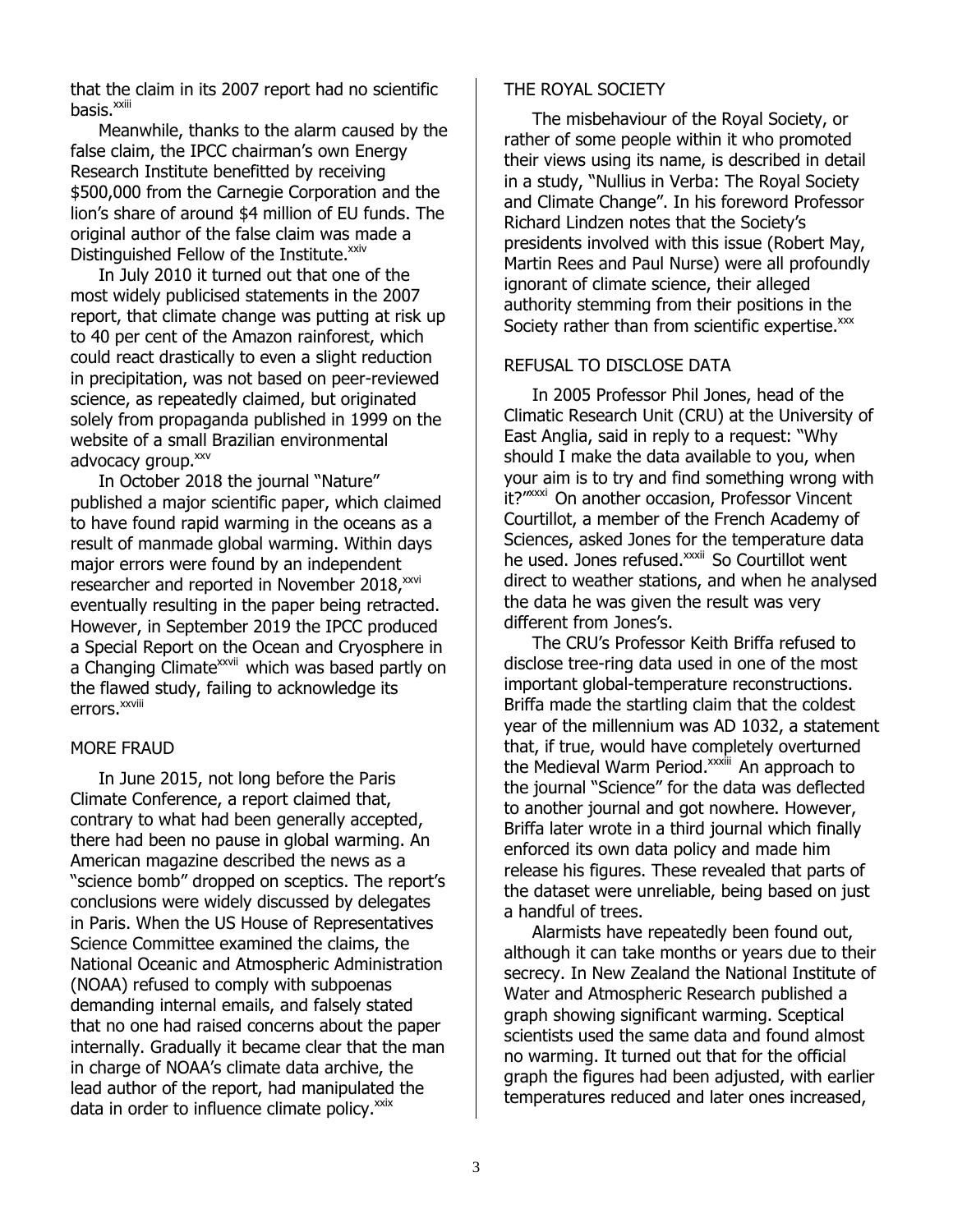but they wouldn't say why. When taken to court the official body withdrew its false claim. $xxxiv$ 

Another example of refusal to reveal the data and calculations on which an alarmist climate claim is supposedly based concerns Professor Michael Mann. He was the author of the famous "hockey-stick graph" of the temperature record of the past 1000 years which showed a big increase in recent decades.<sup>xxxv</sup> The Intergovernmental Panel on Climate Change (IPCC) publicised it. When Dr Tim Ball asserted that Mann's graph was a deliberate fraud, Mann sued. In August 2019, having refused a court order to produce his documents, he lost the case. xxxvi

#### CONSENSUS?

It is often said that 97% or even more than 99% of climate scientists believe humans are the main cause of global warming.<sup>xxxvii</sup> A study producing the 97% figure in 2013 looked at peer-reviewed research papers from 1991 to 2011 that use the terms "global warming" or "global climate change", but the published result was misleading in several ways. In fact, under a third of the papers explicitly or implicitly endorsed man-made warming (and even then not necessarily to the extent claimed by the IPCC), while two-thirds expressed no view but were therefore removed from consideration.<sup>xxxviii</sup>

Even if there is some degree of consensus, though much exaggerated, a likely factor is the phenomenon of "groupthink" which was written about more than 40 years ago by Irving Janis, a professor of psychology at Yale. His analysis appears to apply in the case of climate change.<sup>xxxix</sup>

Also relevant is the extent to which an apparent degree of consensus results from the silencing of sceptics (see below) and pressure to conform. The physicist Professor Harold Lewis said: "It is of course, the global warming scam, with the (literally) trillions of dollars driving it, that has corrupted so many scientists, .... It is the greatest and most successful pseudoscientific fraud I have seen in my long life as a physicist."XI

A new, high-level global network of 500 prominent climate scientists and professionals stated in September 2019 that there is no "climate emergency". They have invited the United Nations to organise with them a constructive high-level meeting between

world-class scientists on both sides of the climate debate early in  $2020$ . $x$ li

THE BRITISH BROADCASTING CORPORATION (BBC)

The BBC is committed by its charter to report with "accuracy and impartiality". Yet on climate change it has adopted a partisan view which has run through almost every aspect of its broadcasting. At a meeting in January 2006, 30 of the BBC's most senior staff listened as a former president of the Royal Society, Lord May, told them that "the scientific debate over climate change" was over, and that the BBC must "stop reporting the sceptics". As a result, many eminent scientists who are sceptics are ignored, while alarmists are given publicity.

As a result, the BBC abandoned impartiality and promoted the alarmist view vigorously, even through concerts and children's programmes. Former BBC news reporter Peter Sissons, who saw this from the inside, explained in his memoirs that the BBC had become "a propaganda machine for climate-change zealots".

The BBC has betrayed the trust of its audience by failing to give a fair and balanced picture.<sup>xlii</sup> A detailed study of its deceitful behaviour shows how badly it has behaved.<sup>xliii</sup> An example is the television programme in 2019, "Climate Change - The Facts", which was presented by Sir David Attenborough<sup>xliv</sup> who later told MPs, "We cannot be radical enough in dealing with these issues". $x^{1/2}$  An article by Paul Homewood explains the programme's exaggerations and errors.<sup>xlvi</sup> As usual when climate change is the subject, the BBC allowed no alternative opinion to be offered, despite its obligation to be impartial.

#### EXTINCTION REBELLION

A radical organisation called Extinction Rebellion, launched in 2018, has achieved widespread support. It wants governments to declare a "climate emergency" and to take immediate action. It describes itself as a "non-violent civil disobedience activist movement". However, it has defended causing criminal damage, such as smashing windows, saying that such tactics are sometimes necessary.<sup>xlvii</sup>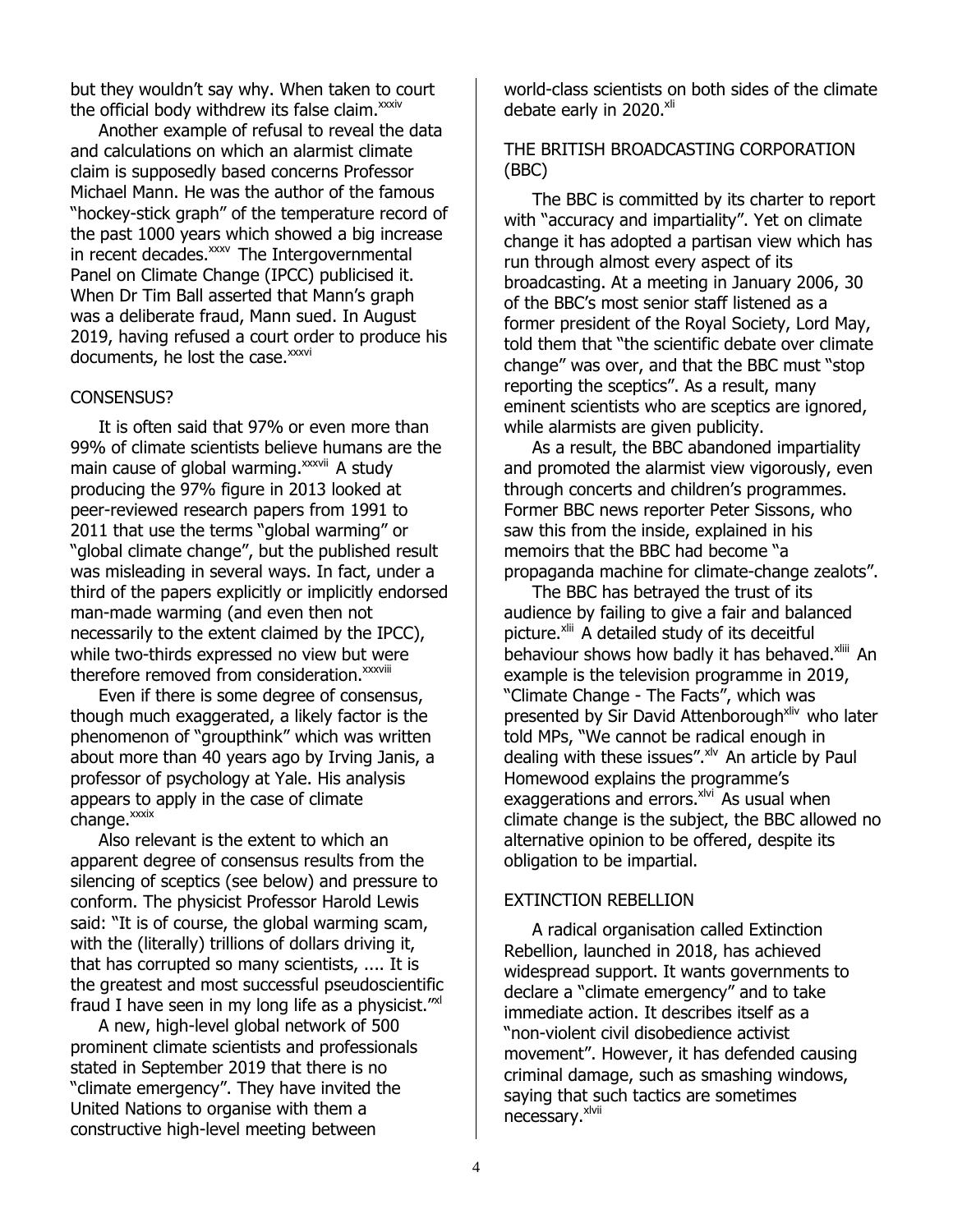When a sympathiser made some observations over Easter 2019 of Extinction Rebellion's April protests in London he found, "a generally quite low level of understanding of climate science and the politics around it, and the proliferation of a lot of alarmist misinformation". XIVIII

When challenged in October 2019 over its alarmism, a spokesman for Extinction Rebellion admitted that "unfortunately alarmist language works". Despite the organisation saying that people should "listen to the scientists", it demands net zero emissions by 2025. When told that to achieve this all flying would have to come to an end; all cars would have to be confiscated; and all gas boilers and cookers would have to be removed from every home, the spokesman merely replied, "we put a man on the moon". xlix Perhaps she forgot the huge amount of paraffin that was burnt in doing so.

## ABUSE OF SCEPTICS AND SUPPRESSION OF DISSENT

Climate activists' intolerance of dissent has been evident on many occasions. In 2007 UN special climate envoy Gro Harlem Brundtland declared the climate debate "over", adding that "it's completely immoral, even, to question" the UN's scientific "consensus." In 2008 a prominent scientist and broadcaster in Canada, Dr David Suzuki, called for political leaders to be thrown in jail for ignoring the science behind climate change.<sup>li</sup>

Robert F Kennedy Jr said of global warming sceptics in 2007: "This is treason. And we need to start treating them as traitors."<sup>III</sup> James Hansen, one of the world's leading climate scientists, called in 2008 for the chief executives of large fossil fuel companies to be put on trial for high crimes against humanity and nature.<sup>Iiii</sup>

Sceptic Marc Morano says that climate activists and scientists supporting the alleged "consensus" on man-made global warming have a long history of suppressing debate and intimidating scientists into silence. Hollywood producer and climate activist James Cameron once challenged sceptics to a public debate, which he organised but cancelled as it was about to start.<sup>liv</sup>

The attitude of intolerance was shown yet again in September 2019 by the following comment on a website named "The

Conversation": "Climate change deniers, and those shamelessly peddling pseudoscience and misinformation, are perpetuating ideas that will ultimately destroy the planet. As a publisher, giving them a voice on our site contributes to a stalled public discourse. That's why the editorial team in Australia is implementing a zero-tolerance approach to moderating climate change deniers, and sceptics. Not only will we be removing their comments, we'll be locking their accounts."<sup>//v</sup>

Abuse is often directed at dissenters. According to Ed Davey, when Climate Change Secretary, the global warming dissenters are, without exception, "wilfully ignorant". In the view of the Prince of Wales they are "headless chickens". When Lord Lawson, who wrote a book on the subject, was allowed for the first time to discuss it on BBC's Today programme he received a barrage of complaints to the effect that it was an outrage he was allowed to discuss the issue on the programme at all, and the BBC received a well-organised deluge of complaints.

Although Lawson said he was strongly tempted to agree that, since he is not a climate scientist, he should be silent on the subject, it would be on the clear understanding, of course, that everyone else plays by the same rules. No more statements by Ed Davey, or indeed any other politician, including Ed Milliband, Lord Deben and Al Gore? Nothing more from the Prince of Wales, or from Lord Stern?<sup>Ivi</sup>

The double standards of many global warming campaigners are evident. They object to someone like Lawson being heard, even if only occasionally, to express a sceptical opinion, but they welcome enthusiastically a teenager, Greta Thunberg, who was invited to express her anger at a meeting of the United Nations.

In 2014 a climate scientist, Professor Lennart Bengtsson, was strongly attacked for not agreeing with the alarmists. Fearing for his health, he resigned from the advisory board of the Global Warming Policy Foundation. To his credit, Mike Hulme, professor of climate and culture at King's College London, condemned fellow scientists for "harassing" Bengtsson, and warned that climate science had become too political.<sup>lvii</sup>

In 2015 a well-known French weather forecaster, Philippe Verdier, was sacked<sup>lviii</sup> by a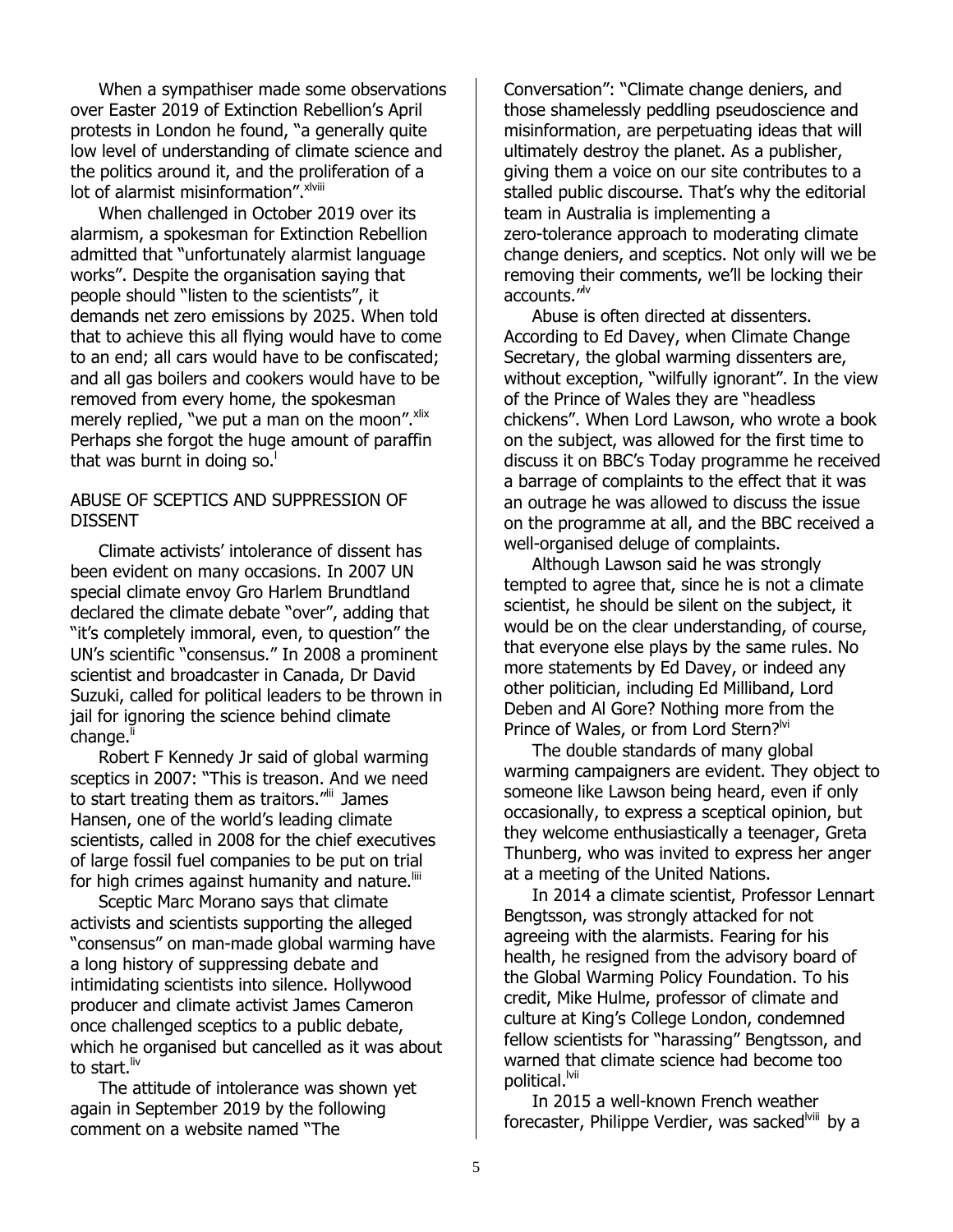national television channel following publication of his book criticising the politicisation of climate matters and accusing the IPCC of publishing deliberately misleading data.<sup>IIX</sup>

In Australia in 2018 Dr Peter Ridd was sacked by James Cook university for disputing alarmist claims about the impact of climate change on the Great Barrier Reef which he had studied for decades. When the matter went to court in 2019 the judge said that the university had failed to respect Dr Ridd's rights to intellectual freedom and was wrong to sack him. Later the judge criticised the university for a "blatantly untrue" and "appalling" public statement it issued following his ruling. $\frac{1}{x}$ 

In August 2018 sixty climate alarmists declared, in a letter to The Guardian, that they refuse to debate climate change: "If 'balance' means giving voice to those who deny the reality of human-triggered climate change, we will not take part in the debate, say Jonathan Porritt, Caroline Lucas, Clive Lewis and 57 other writers, politicians and academics".<sup>Ixi</sup>

In August 2019 the scientific journal "Nature Communications" published a defamatory and

misleading paper<sup>lxii</sup> attacking 386 people referred to as contrarians and deniers. It is described by Judith Curry as "the worst paper I have ever seen published in a reputable journal". Paul Matthews says it is "a clear breach of ethical standards" and "a stunning illustration of the irrational fanaticism of the climate cult".<sup>Ixiii</sup> The paper's authors propose steps to help ensure that "communicating authoritative information" would not have to compete with the views of sceptics. Wanting "global action", they seek the censoring of scientific opinions with which they disagree. Kiv

## **CONCLUSION**

The examples given above show how many leading climate alarmists choose to behave. Their conduct, in concealing data, in making false claims, in manipulating data to suit their purpose, in outright fraud, and in maligning sceptics or seeking to silence them, shows how little they and their claims should be trusted.

RBC, 14 October 2019.

## **REFERENCES**

l

<sup>i</sup> U.N. Predicts Disaster if Global Warming Not Checked. https://www.apnews.com/bd45c372caf118ec99964ea547880cd0

 $\frac{1}{1}$  Just 96 months to save world, says Prince Charles.

- III As polar bear populations fail to decline with sea ice, message of doom intensifies. 21.12.16. https://polarbearscience.com/2016/12/21/as-polar-bear-populations-fail-to-decline-with-sea-ice-message-of-doo m-intensifies/
- <sup>iv</sup> Polar Bears Swim Hundreds of Miles in One Go. 1.5.12. https://www.livescience.com/20024-polar-bear-swims-tracked.html
- v Twenty good reasons not to worry about polar bears: an update. Susan J. Crockford. November 2017. https://www.thegwpf.org/content/uploads/2017/11/PolarbearsUpdate-1.pdf
- vi BBC Retract Fake IPPR Extreme Weather Claims (March 1, 2019).
- https://notalotofpeopleknowthat.wordpress.com/2019/03/01/bbc-retract-fake-ippr-extreme-weather-claims/ vii Left-Wing Think Tank Withdraws Fake Extreme Weather Claims.

<https://wattsupwiththat.com/2019/03/03/left-wing-think-tank-withdraws-fake-extreme-weather-claims/>

- viii BBC refuse to correct error.<https://cliscep.com/2019/04/12/bbc-refuse-to-correct-error/>
- $\frac{1}{10}$  Editorial: Climate change is already here. 2020 could be your last chance to stop an apocalypse. 18.9.19. https://www.msn.com/en-us/news/opinion/editorial-climate-change-is-already-here-2020-could-be-your-last-chan ce-to-stop-an-apocalypse/ar-AAHqCf4
- <sup>x</sup> About the Committee on Climate Change.<https://www.theccc.org.uk/about/>
- xi Members of the Committee on Climate Change. https://www.theccc.org.uk/about/committee-on-climate-change/ xii Tory peer in £600,000 conflict of interest.

[https://www.dailymail.co.uk/news/article-6661513/Climate-Change-chief-John-Gummer-faces-calls-quit-payments](https://www.dailymail.co.uk/news/article-6661513/Climate-Change-chief-John-Gummer-faces-calls-quit-payments-green-businesses.html) [-green-businesses.html](https://www.dailymail.co.uk/news/article-6661513/Climate-Change-chief-John-Gummer-faces-calls-quit-payments-green-businesses.html)

https://www.independent.co.uk/environment/green-living/just-96-months-to-save-world-says-prince-charles-1738 049.html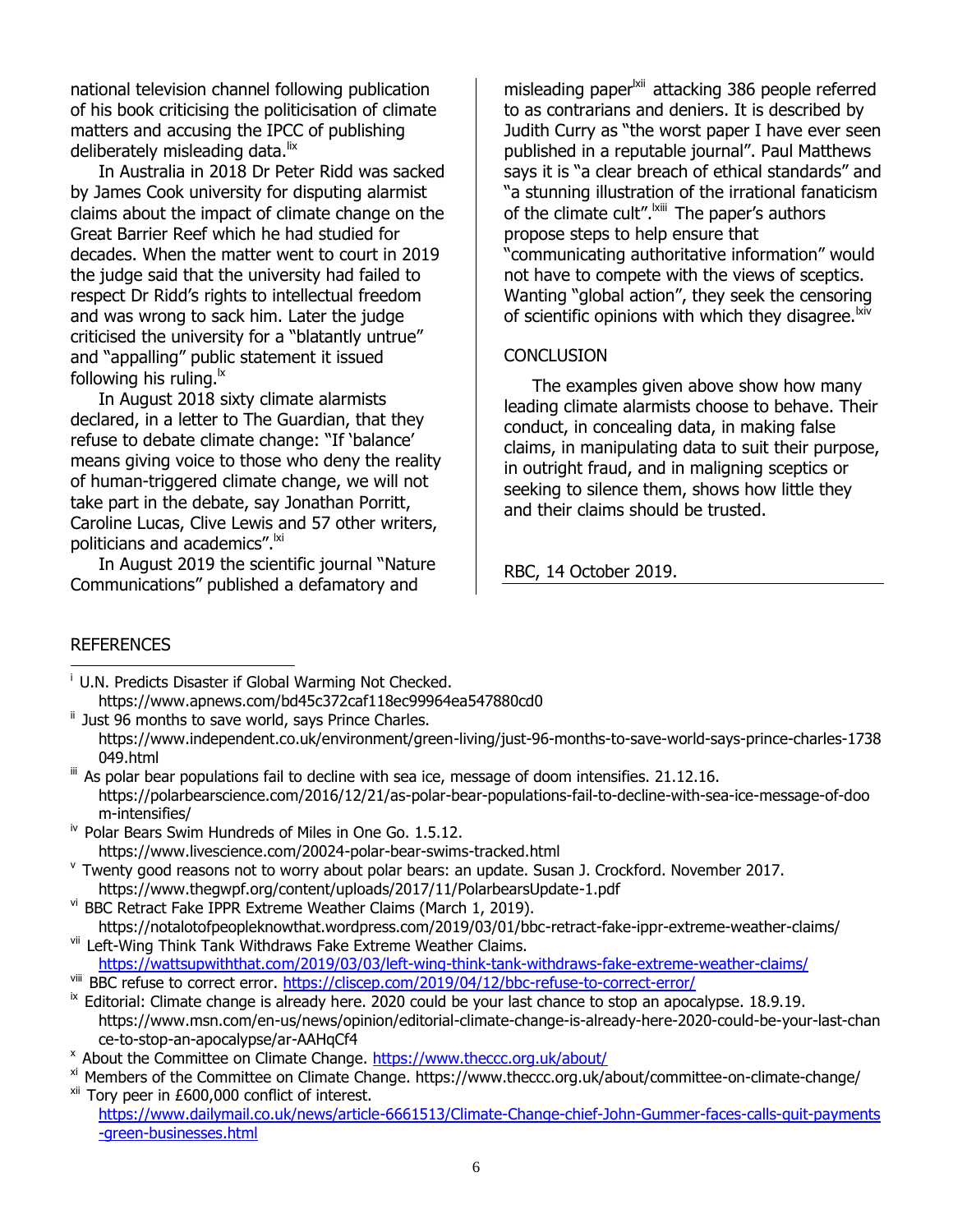- 1 <sup>xiii</sup> The Trouble with Climate Change, 2014.
- http://www.thegwpf.org/content/uploads/2014/05/Lawson-Trouble-with-climate-change.pdf
- xiv Climate Risk Management, 2014, pp51–62: http://www.sciencedirect.com/science/article/pii/S221209631300003X xv A Major Deception On Global Warming. Frederick Seitz. 12.6.96.
- https://www.wsj.com/articles/SB834512411338954000
- <sup>xvi</sup> Dump the IPCC Process, It Cannot Be Fixed. Roy W. Spencer. 30.8.10. http://www.drroyspencer.com/2010/08/dump-the-ipcc-process-it-cannot-be-fixed/
- xvii On the House Vote to Defund the IPCC. 19.2.11. http://www.drroyspencer.com/2011/02/on-the-house-vote-to-defund-the-ipcc/
- xviii Support for call for review of UN IPCC. 9.3.08. https://nov79.com/gbwm/ipcc.html and http://nzclimatescience.net/index.php?option=com\_content&task=view&id=155&Itemid=1
- xix Scientist Points to U.N. 'Fraud' on Climate Change. Previously at http://www.businessday.co.za/articles/Content.aspx?id=87726 https://klimatilsynet.wordpress.com/2011/08/21/klimapanelet-kritikk-fra-innsiden/
- xx How the IPCC Report Has Been Advertised. http://www.noconsensus.org/ipcc-audit/not-as-advertised.php<br>xxi LIN's Climate Bible Gets 21 \F's on Report Card, http://www.noconsensus.org/ipcc-audit/findings-main-page
- UN's Climate Bible Gets 21 'F's on Report Card. http://www.noconsensus.org/ipcc-audit/findings-main-page.php
- xxii What is wrong with the IPCC? Ross McKitrick. 2011.
- https://www.thegwpf.org/images/stories/gwpf-reports/mckitrick-ipcc\_reforms.pdf xxiii Pachauri: the real story behind the Glaciergate scandal. http://www.telegraph.co.uk/comment/columnists/christopherbooker/7062667/Pachauri-the-real-story-behind-the-Glaciergate-scandal.html
- $xxiv}$  UN IPCC: Rotting from the Head down. 26.1.10. https://buythetruth.wordpress.com/2010/01/26/un-ipcc-rotting-from-the-head-down/
- xxv Amazongate: At last we reach the source. http://www.telegraph.co.uk/comment/columnists/christopherbooker/7883372/Amazongate-At-last-we-reach-thesource.html
- <sup>xxvi</sup> News Media Gave Blanket Coverage To Flawed Climate Paper. 7.11.18. https://www.thegwpf.com/news-media-gave-blanket-coverage-to-flawed-climate-paper/
- xxvii Special Report on the Ocean and Cryosphere in a Changing Climate. September 2019. https://www.ipcc.ch/srocc/download-report/
- xxviii Re: Observed and projected global ocean heat uptake. 11.10.19. https://www.thegwpf.org/content/uploads/2019/10/IPCC-letter-Oct2019.pdf
- xxix "Climate scientists versus climate data". <https://judithcurry.com/2017/02/04/climate-scientists-versus-climate-data/> and "Exposed: How world leaders were duped into investing billions over manipulated global warming data". [http://www.dailymail.co.uk/sciencetech/article-4192182/World-leaders-duped-manipulated-global-warming-data.](http://www.dailymail.co.uk/sciencetech/article-4192182/World-leaders-duped-manipulated-global-warming-data.html) [html](http://www.dailymail.co.uk/sciencetech/article-4192182/World-leaders-duped-manipulated-global-warming-data.html)
- xxx Nullius in Verba: The Royal Society and Climate Change". Andrew Montford. 2012. [http://www.thegwpf.org/images/stories/gwpf-reports/montford-royal\\_society.pdf](http://www.thegwpf.org/images/stories/gwpf-reports/montford-royal_society.pdf)
- xxxi Heated Discussions. 25.3.10. http://www.timeshighereducation.co.uk/story.asp?storycode=410938
- xxxii Skewed science, by Phil Green. http://climaterealists.com/index.php?id=4483
- xxxiii The Yamal deception. 9.5.12. http://www.bishop-hill.net/blog/2012/5/9/the-yamal-deception.html<br>xxxiy http://www.climateconversation.wordshine.co.nz/docs/awfw/are-we-feeling-warmer-vet.htm and
- xxxiv <http://www.climateconversation.wordshine.co.nz/docs/awfw/are-we-feeling-warmer-yet.htm> and <http://www.scoop.co.nz/stories/SC1002/S00004.htm> and <http://www.scoop.co.nz/stories/SC1012/S00054/climate-science-coalition-vindicated.htm>
- $xxxv$  Mann Misrepresents the EPA Part 1. Stephen McIntyre. 9.5.14. <https://climateaudit.org/2014/05/09/mann-misrepresents-the-epa-part-1/>
- xxxvi Media Ignores Climate Alarmist's Court Loss It Doesn't Fit The Warmist Agenda. https://issuesinsights.com/2019/08/30/media-ignores-climate-alarmists-court-loss-it-doesnt-fit-the-warmist-agend a/
- xxxvii Climate Scientists Virtually Unanimous: Anthropogenic Global Warming Is True. 28.3.16. https://doi.org/10.1177/0270467616634958
- xxxviii Libertarian Group Demands NASA Remove False '97 Percent Consensus' Global Warming Claim. 10.7.19. https://pjmedia.com/trending/libertarian-group-demands-nasa-remove-false-97-percent-consensus-global-warmin g-claim/